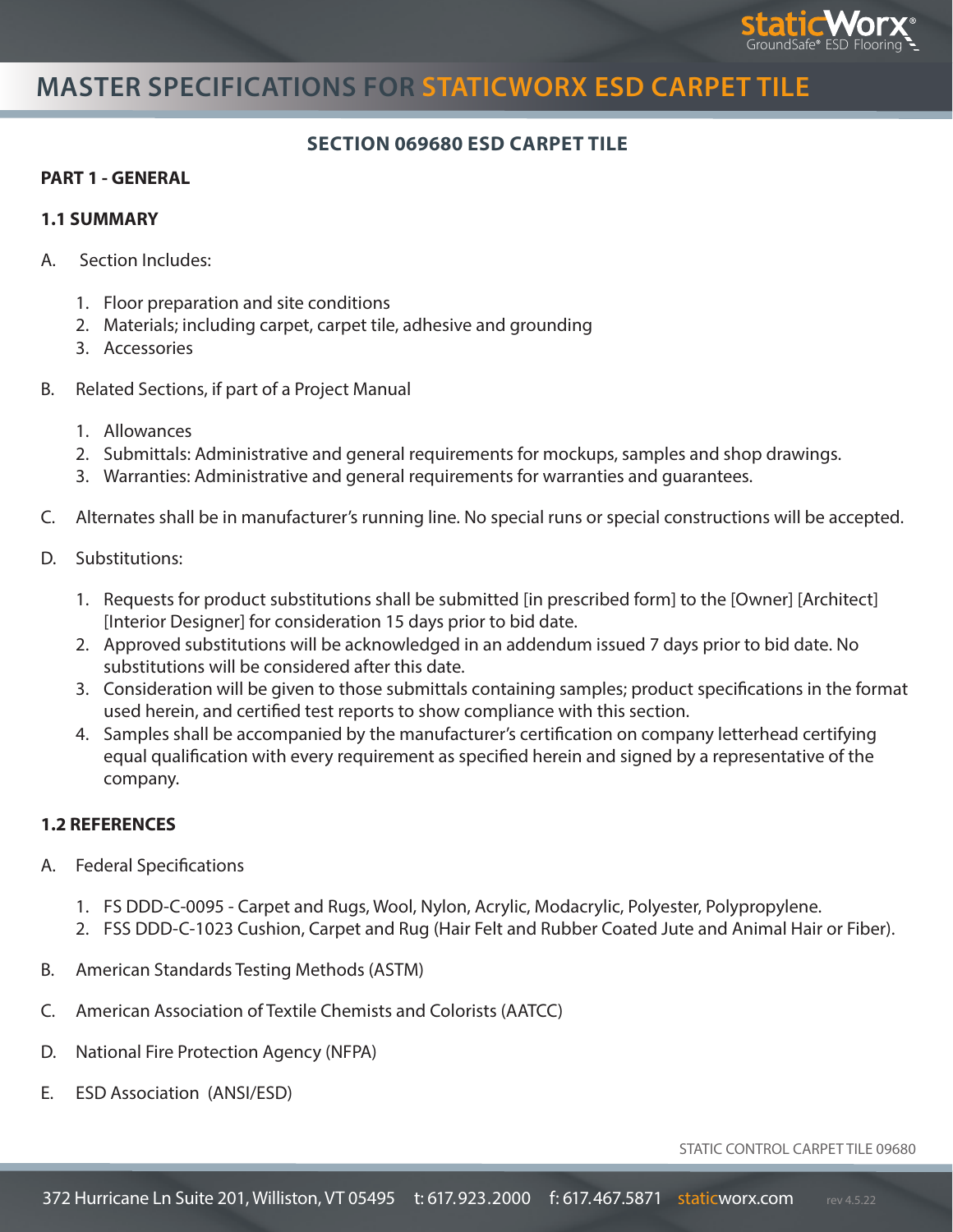

## **1.3 ACTION SUBMITTALS**

- A. Submittals shall be made in compliance with the project manual
- B. Product Data: For each type of product.
	- 1. Show compliance to required static control standard, safety codes, and traffic ratings for the intended application.
	- 2. Manufacturer's installation instructions.
- C. Shop Drawings:
	- 1. Show layout of seams, edges and other conditions where joined or butted to adjacent materials.
	- 2. Indicate method of joining seams and direction of carpet.
	- 3. Indicate grounding schematics.
- D. Samples
	- 1. Minimum, 12" x 18" (300cm x 457cm) samples of proposed carpet.
	- 2. Minimum 12" (300cm) sample of each type of exposed edge strip or accessory items.
	- 3. Samples shall be of material proposed for use.
	- 4. Sample should be example of the electrical properties.
- E. Maintenance Instructions
	- 1. Include maintenance procedures, recommended maintenance materials, and suggested schedule for cleaning.
	- 2. List materials, substances, and other items which will affect finishes and performance.

### **1.4 QUALITY ASSURANCE**

- A. Carpet manufacturer shall have been manufacturing commercial and/or contract carpet tile continuously for a period of 10 years.
- B. Qualifications of Installers: All work shall be done by installation firms specializing in commercial carpet installation. It is recommended that, whenever possible, the firm shall be a member of the Floor Covering Installation Contractors Association (FCICA) or certified by the Floor Covering Installation Board (FCIB).
- C. Carpet manufacturer shall certify by register and roll numbers or M.O.# that carpet shipped for this project complies with all requirements of this Section subject to normal manufacturing tolerances.

### **1.5 DELIVERY, STORAGE, AND HANDLING**

- A. Carpeting shall be delivered to the job site in original mill wrapping with each roll or tile box having its register number properly attached, clearly marked as to size, dye lot, and materials.
- B. Material shall be stored in an enclosed and dry area protected from damage and soiling.
- C. Coordinate location or storage area within building with the General Contractor.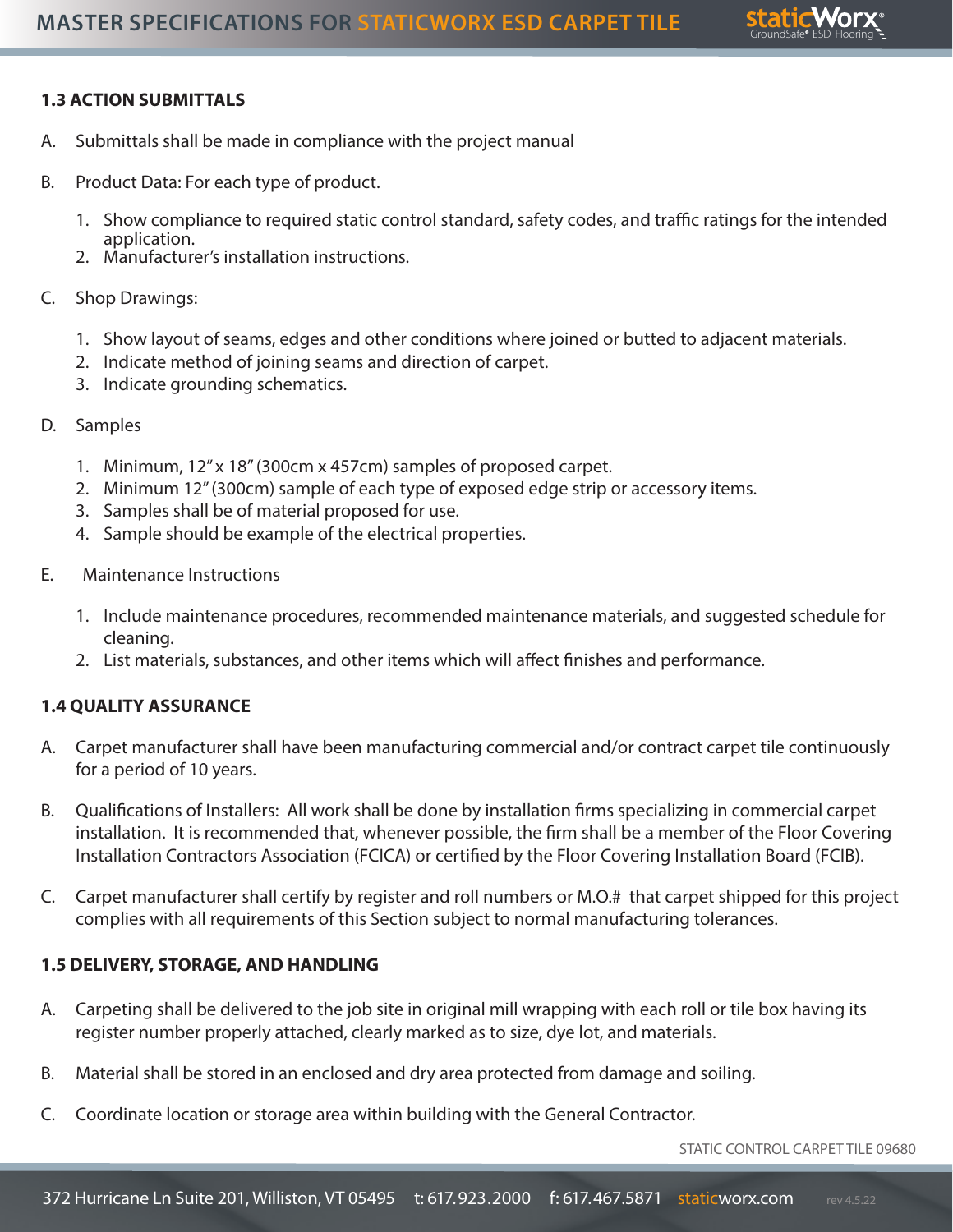

## **1.6 FIELD CONDITIONS**

- A. Floor covering installation contractor shall visit the site and be responsible for all measurements and job conditions.
- B. Sequence carpeting with other work so as to minimize possibility of damage and soiling of carpet during remainder of construction period.
- C. Do not begin carpet installation until painting and finishing work are complete and ceilings and overhead work have been tested, approved, and completed.
- D. Maintain room temperature at 65°F (18°C) minimum for at least 48 hours prior to installation and relative humidity at 65% maximum.
- E. After installation, continue to fresh-air ventilate for 48 to 72 hours at normal room temperatures by operating the ventilation fan system at full capacity and by opening windows and doors, if possible.

## **1.7 WARRANTY**

- A. Manufacturer's Warranty: Carpet shall carry a 15 year Manufacturer's Warranty. See written warranty document for details.
- B. Floor Covering Installation Contractor's Warranty: Submit a certificate guaranteeing the installation to be free of defects in workmanship for a period of one year. The certificate shall include the following statement: Installer shall, at his own expense and upon written notice from the Owner or his representative, promptly correct/replace any and all improper work and material that may become apparent within [one] year after the date of final completion.

## **PART 2 - PRODUCTS**

## **2.1 MANUFACTURERS**

- A. Staticworx, Inc., 372 Hurricane Ln Suite 201, Williston, VT 05495. 1 (617) 923-2000
- B. Substitutions: Must be approved by the [Owner] [Architect] [ Interior Designer] prior to bid date

## **2.2 PERFORMANCE REQUIREMENTS**

- A. Carpet tile shall be first quality of American manufacture and all yarn shall be of domestic origin.
- B. Carpet shall be manufactured by Staticworx, Inc.
- C. Style Name ShadowFX SDC "Chenille Warp" Static Dissipative Carpet Tile
- D. Color TBD
- E. Static Control Fiber: Continuous Static Dissipative Staticworx® 44 denier helix fiber.
- F. Yarn System Post-consumer content Type 6,6 branded nylon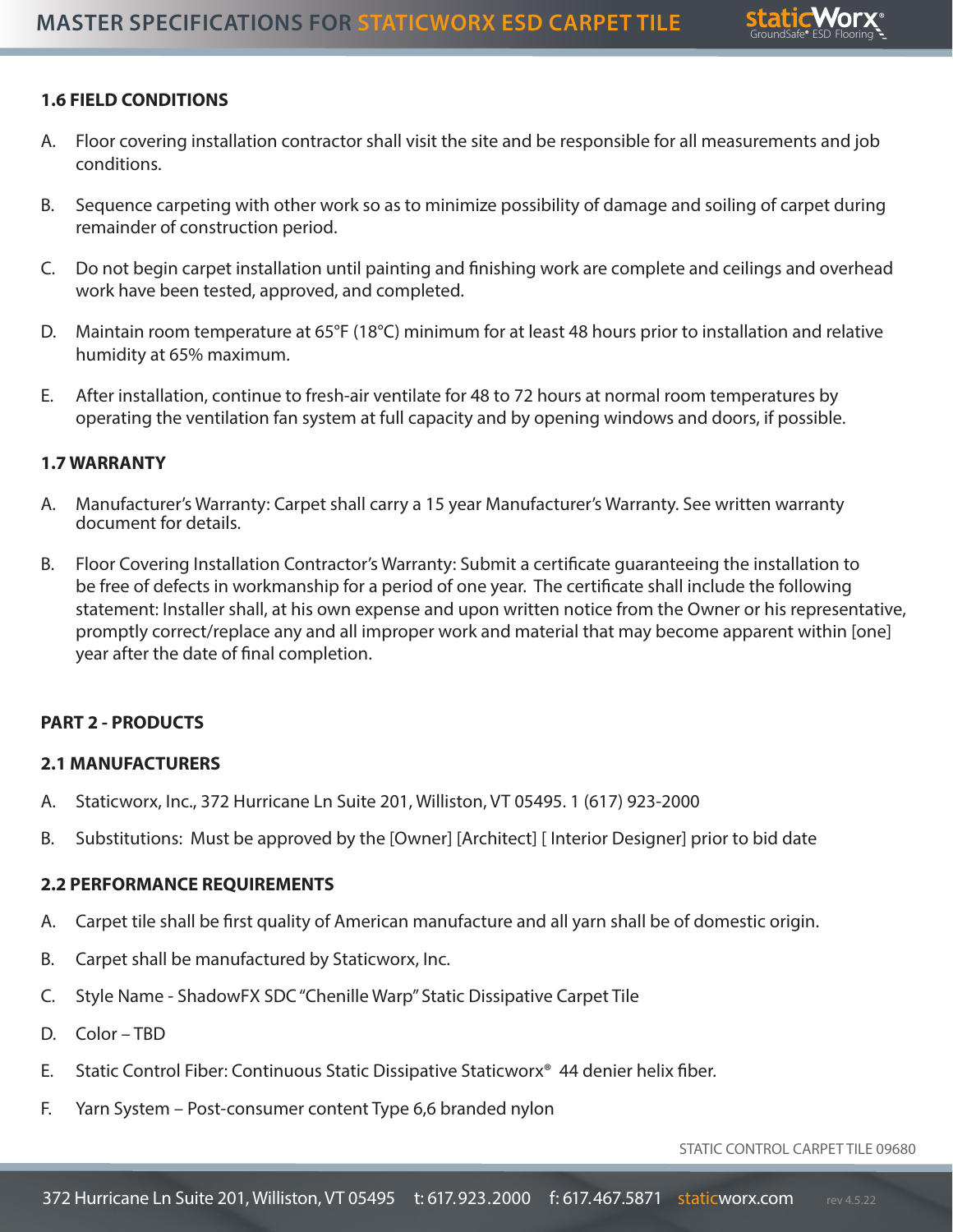

- G. Yarn Manufacturer Universal
- H. Recycled Content
	- 1. Post-industrial range: 59%
	- 2. Post-consumer: 2%
	- 3. Total recycled content: 61%
- I. Yarn Construction Tufted tip-sheared
- J. Dye Method 100% Solution Dyed
- K. Dye Lots Mergeable
- L. Manufacturing Process Tufted
- M. Gauge  $-1/12$  in
- N. Tufted Stitches Per Inch 9.0/in
- O. Tufted Pile Height 0.15 in
- P. Tufted Yarn Weight 17 oz/yd<sup>2</sup>
- Q. Pile Thickness 0.094 in
- R. Pile Density 6,511 oz/yd<sup>3</sup>
- S. Fiber Modification Ratio 1.7 to 1.9
- T. Tile Size: 50cm x 50cm (19.69in x 19.69in)
- U. Radiant Panel Class 1 (ASTM E 648) passes
- V. Smoke Density  $< 450$  (ASTM E 662)
- W. Flammability Passes Methenamine Pill Test (DOC-FF1-70)
- X. Lightfastness  $\geq 4.0 \oslash 60$  AFUs (AATCC 16 E)
- Y. Dimensional Stability AACHEN Din 54318 < .10%
- Z. Traffic Classification Severe
- AA. Soil Stain Protection Protekt<sup>2®</sup>
- BB. Preservative Protection Intersept®
- CC. Preservative Efficacy
	- 1. (AATCC 174 Parts 2&3) 99% Reduction/No Mold 7 Days
	- 2. (ASTM E-2471) Complete Inhibition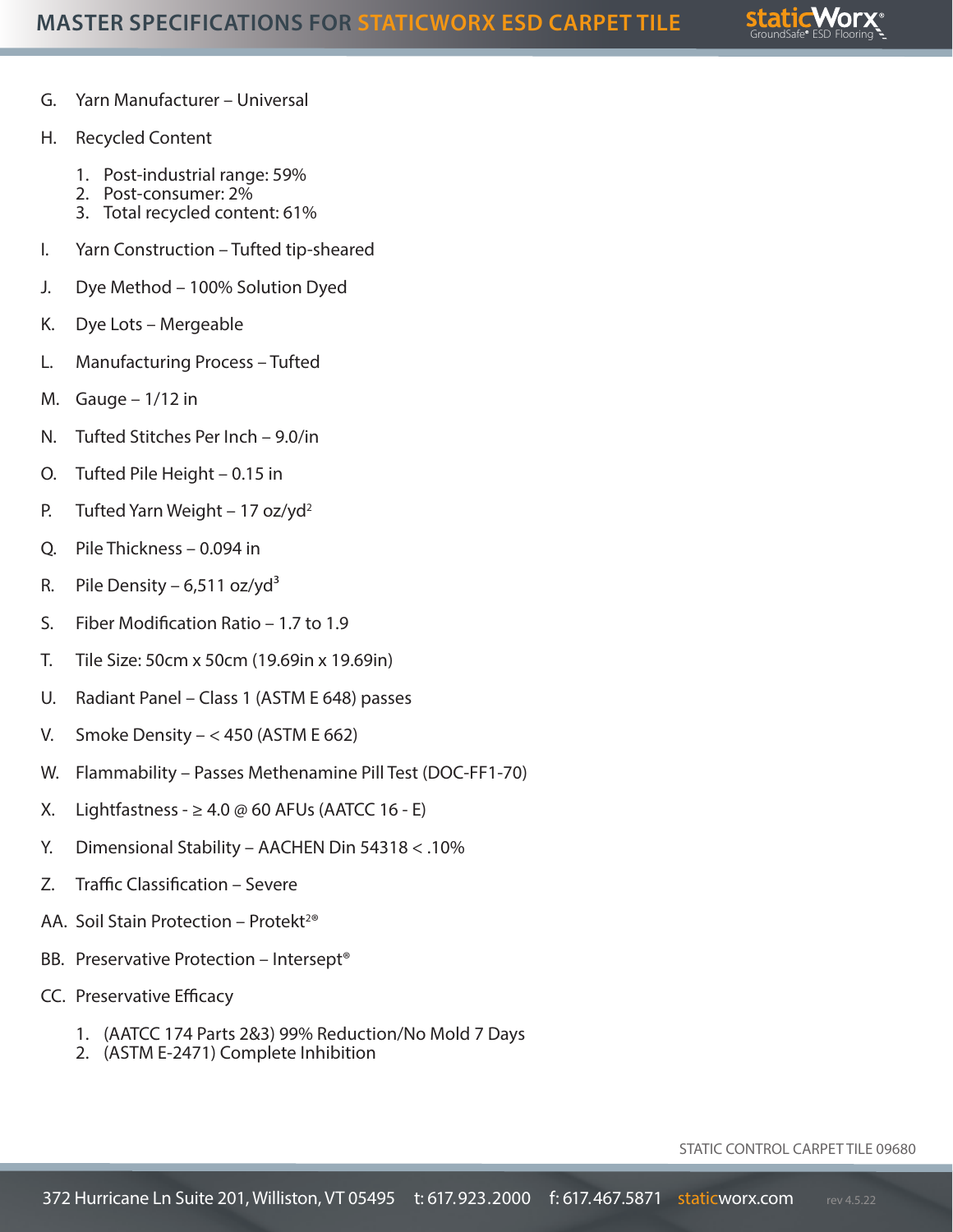

- DD. Electrostatic Propensity < 0.4 kV (AATCC 134-1996)
- EE. Electrical Resistance ANSI/ESD S7.1, RTT, RTG:
	- 1. 1.0 x 106 Ohms Minimum, 1.0 x 109 Ohms Maximum (ANSI/ESD S7.1-2013)
	- 2. ANSI/ESD S20.20-2007:
		- a. ANSI/ESD S97.2 Voltage on a person < 100 volts when tested with approved conductive footwear system.
		- b. ANSI/ESD S97.1 System resistance  $<$  3.5 x 10<sup>7</sup> Ohms
- FF. Grounding: Groundable Path
	- 1. Grounding Connector: 5 mm, 26 gauge Copper strip
	- 2. Grounding Frequency 1 ground connector per 1,000 square feet and minimum of 1 per room
- GG. Adhesive Groundtack™ conductive, releasable adhesive for carpet tile  $\left\langle \right.$ <1.0x10<sup>6</sup> Ohms Rtt)
- HH. Glue-free Installation Use GroundBridge™ underlayment with Interface TacTiles®
- II. Crockfastness: AATCC Test Method 165 Minimum stain rating on International Grey Scale of not less than 5 wet and dry.
- JJ. Atmospheric Fading AATCC Test Method 129 Ozone/AATCC Test Method 23, Burned Gas shall not be less than 3 on International Grey. Scale after two cycles on each test.

#### **2.3 ACCESSORIES**

- A. Subfloor Underlayment: Base Portland cement powder, mixed with liquid latex recommended by the carpet manufacturer. **Adhesives and cements not approved by the carpet manufacturer will void carpet warranties.**
- B. Installation Floor Adhesive:
	- 1. Staticworx, Inc. GroundTack Low VOC releasable adhesive with Thunderon conductive fibers
	- 2. Staticworx GroundBridge™ conductive underlayment and Interface TacTiles™
- C. Edge strips: As selected by owner, architect, and/or interior designer
- D. Stair Nosing: As selected by owner, architect, and/or interior designer
- E. Resilient Base: Provide [rubber base] [vinyl base] [wood base (shoe mold)] with smooth finish, matching end stops and preformed outside corner units. Unless otherwise shown, provide 4" high base with [top set cove] [carpet] profile.

#### **2.4 SOURCE QUALITY CONTROL**

A. Manufacturer shall be from an integrated mill (in-house fiber and/or yarn manufacturing, tufting, dyeing and finishing) with a formal Quality Improvement Process or equivalent quality initiative (Juran, Deming, ISO 9000, SIX SIGMA) in operation. Manufacturer shall provide verification when requested.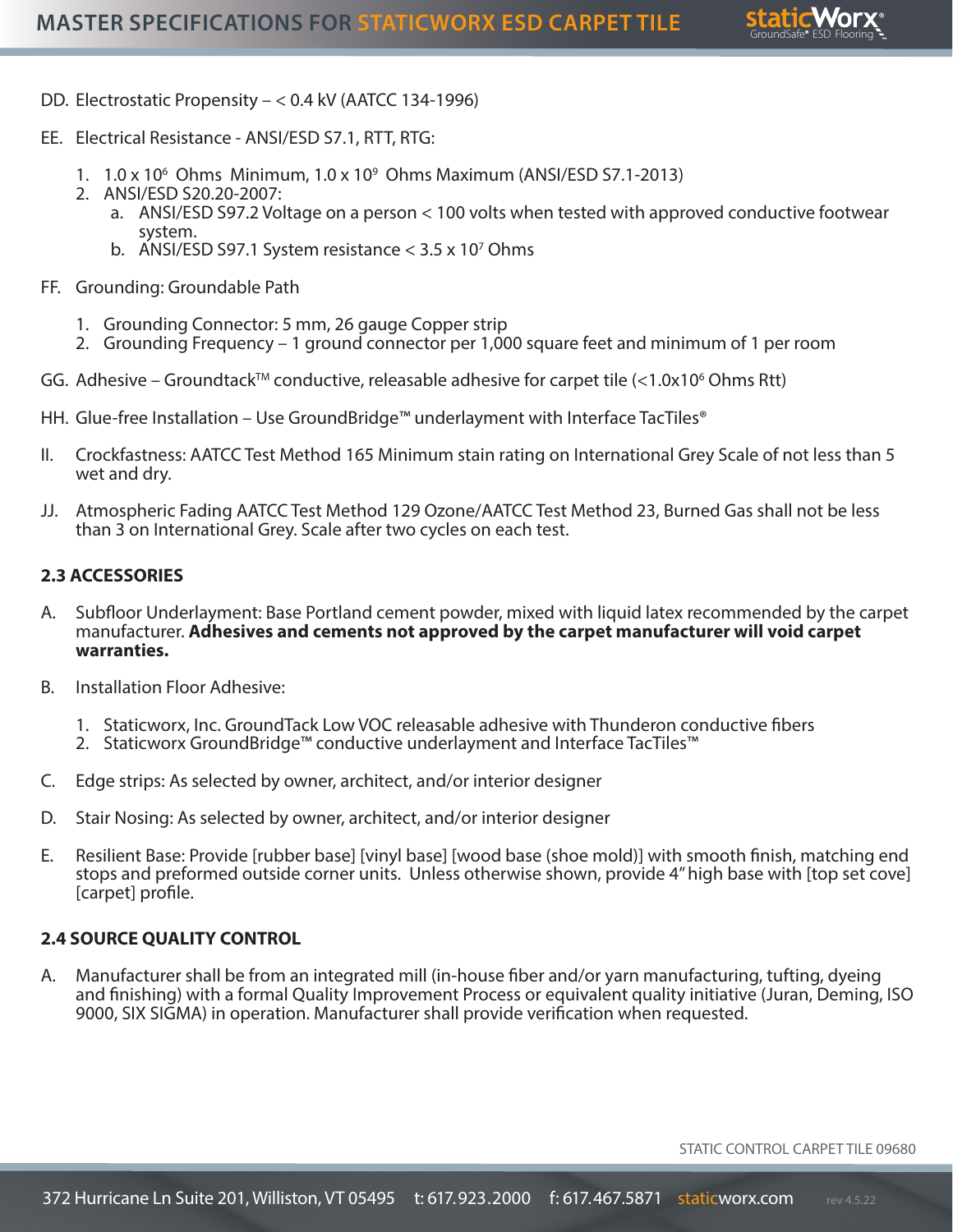

#### B. Testing

- 1. Upon request, carpet supplier shall furnish test results by a certified testing laboratory made for each of the performance criteria listed herein.
- 2. [Owner] [Architect] [Interior Designer] at his option, may request additional tests from an independent test lab at his own expense on any portion of furnished fabric for conformance with his criteria.
- C. Tests, if ordered, shall be at the expense of the owner if material is in compliance with this section. If material is not in compliance with this section, the carpet supplier shall bear testing costs.

#### **PART 3 - EXECUTION**

#### **3.1 EXAMINATION**

- A. Report to the [General Contractor] [Architect] [Owner] [Interior Designer], in writing, any imperfections, unacceptable conditions and/or corrections required to be made before commencing work of this section.
- B. Beginning installation of any given area means acceptance of all surfaces and conditions affecting the work of this area by the floor covering installation contractor.
- C. Where primers/sealers are used, their compatibility with adhesive shall be verified prior to starting work.

#### **3.2 PREPARATION**

- A. It shall be the responsibility of the [General Contractor] [Owner] to present the floors in a condition to receive the carpet.
- B. Surface to receive carpet must be free of dirt, solvents, oil, grease, paint, plaster, moisture, and other substances detrimental to proper performance of adhesive and carpet.
- C. Concrete Surfaces
	- 1. The [General Contractor] [Owner] must submit to the floor covering installation contractor prior to installation a written report on the moisture and alkalinity condition of the concrete slab. Results of ASTM F1869 - 04 Anhydrous Calcium Chloride test should be < 5 pounds per 1,000ft² / 24 hours and results of ASTM F 2170 should be below 75% RH.
	- 2. Check to ensure there is no dusting. A primer may be needed to prevent dusting.
- D. Existing vinyl composition tile, wood, terrazzo other acceptable securely bonded floor coverings must be clean and free of all waxes, finishes, sealers, or other contaminants.

#### **3.3 INSTALLATION**

- A. Carpet shall be installed in strict accordance with manufacturer's written instructions and recommendations (Staticworx, Inc. Installation Guidelines); maintain uniformity of direction and lay of pile.
- B. Apply floor adhesive uniformly to substrate in accordance with manufacturer's instructions. Butt carpet tile edges firmly together to form seams without gaps. Remove adhesive promptly from face of carpet.
- C. Where carpet meets dissimilar floor surface, proper edge molding shall be used.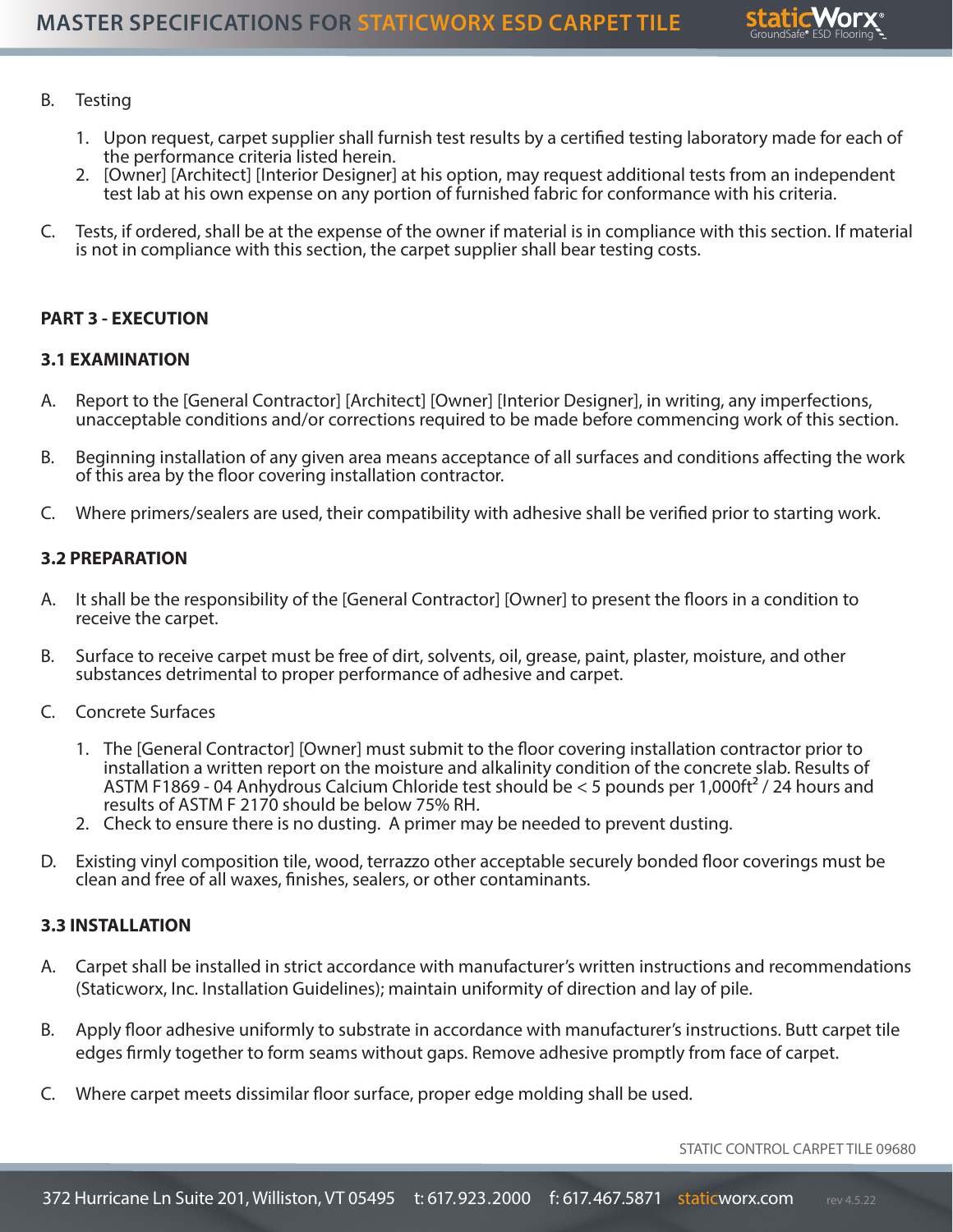

- D. Install edge moldings where carpet edge is exposed and at transitions to other floor coverings. Edge moldings shall be securely anchored to substrate.
- E. Apply base at all adhered carpet installations, to walls, columns, pilasters, casework, and other permanent fixtures in rooms or areas where base is required.
	- 1. Install base in lengths as long as practical, with preformed corner units.
	- 2. Tightly bond base to backing throughout length of each piece, with continuous contact at horizontal and vertical surfaces.
	- 3. On masonry surfaces, of other similar irregular surfaces, fill voids along top edge of wall base with base manufacturer's recommended adhesive filler material.
- F. Grounding copper grounding strips be placed approximately 25' to 40' apart throughout the installation or accessible to all I-beams or other designated building or electrical ground. The copper strip shall be installed at least every 1,000 square feet or 1 ground strip per room minimum.
- G. Stairs
	- 1. Install stair nosing full width of tread, in one continuous piece.
	- 2. Adhere over center surface and fit accurately and securely.
	- 3. Adhere carpet tight to treads and risers. Confirm that stair nosings to receive carpet have a minimum radius of ¾".
	- 4. Butt carpet on treads and risers tight to nosing.

#### **3.4 RESTORATION**

- A. Any damage done to point, walls, woodwork, floors, and/or similar finishes as a result of this work, shall be the responsibility of the carpet contractor.
- B. Required repairs shall be made by the proper trade contracted on the work of this project that shall make the necessary repairs and shall be paid by the carpet subcontractor for the repair work.

#### **3.5 CLEANING/CARE**

- A. Upon completion of the installation, remove all waste materials, tools and equipment.
- B. Using commercial vacuums, thoroughly vacuum the entire floor surface to the [Owner's][Architect's] [Interior Designer's] satisfaction.
- C. Remove spots or replace carpet where spots cannot be removed.
- D. Remove debris, sorting pieces to be saved from scraps to be disposed of.
	- 1. Usable pieces of carpet are to be returned to their original packaging and left on the job site and placed in an orderly manner in such areas as designed by the [Owner] [Architect][Interior Designer].
	- 2. Dispose of smaller pieces as construction waste in accordace with local, state, and federal regulations.
- E. Provide protection methods and materials needed to ensure that carpeting will be without deterioration or damage at time of substantial completion.